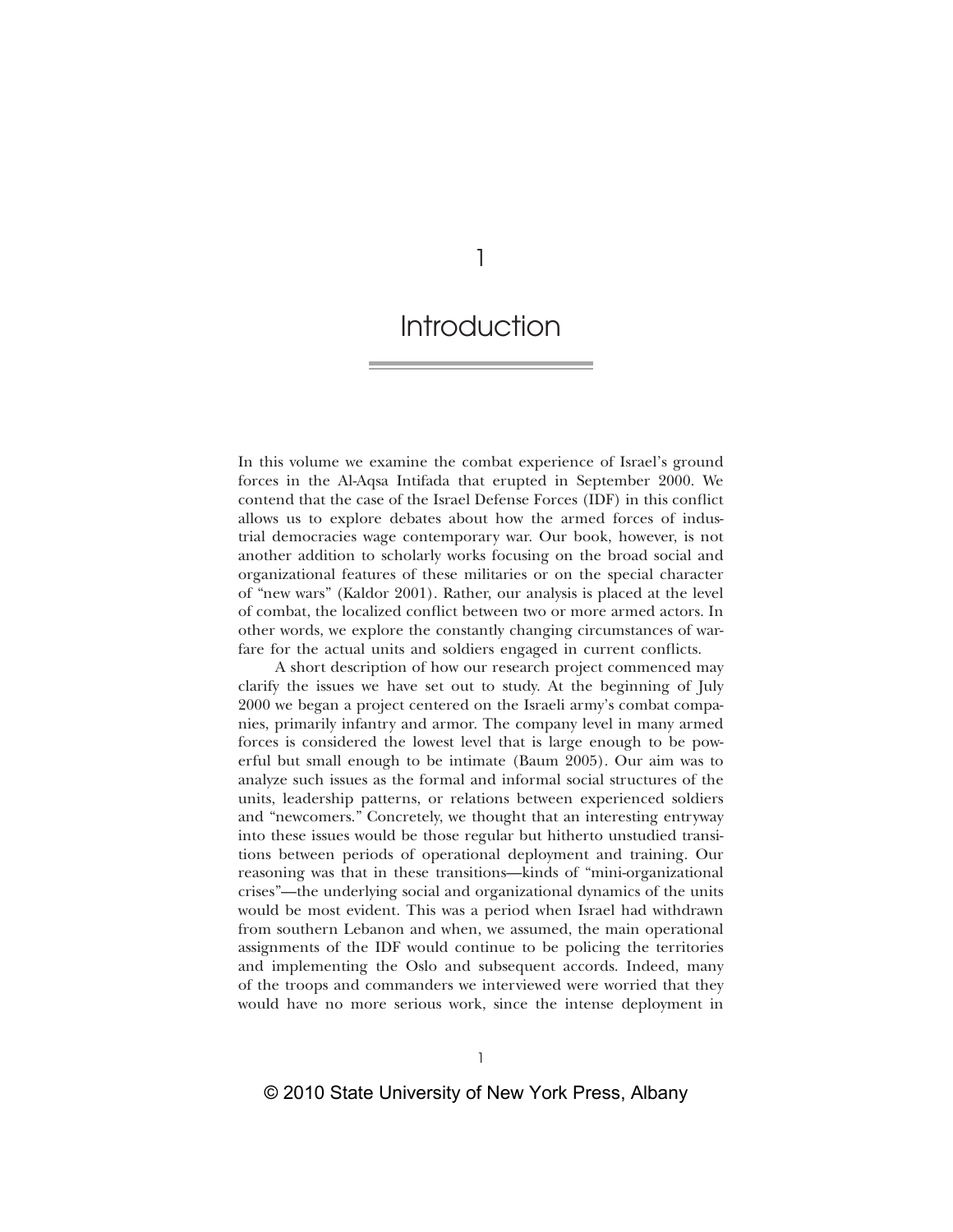southern Lebanon was over. In all, we expected a relatively calm period of research.

Three months after we began the project, the Al-Aqsa Intifada erupted, marking the IDF's critical transition into a state of prolonged conflict. We consequently found ourselves in the rather "advantageous" position of being able both to chart this intense transition and to accompany the development of the conflict. We quickly decided to continue our research by observing the front-line units within the renewed clashes and the often chaotic situations they experienced. From the social scientific perspective, the Al-Aqsa Intifada provided us a rare opportunity to witness the way military forces are suddenly mobilized and have to shift quickly from routine activities into sudden, often very violent, action. While the move into combat is, of course, crucial for any armed force, it is rather rare to find it documented and analyzed. Moreover, it is often during such transformations that many of the assumptions that troops have about military work are suddenly exposed.

Yet many of the phenomena we encountered during this initial period and in the subsequent five years of our project did not fit our and other scholars' propositions about combat**.** As we gathered data interviewed soldiers and officers, observed camps and deployments, or held numerous conversations with commanders—we found ourselves rethinking many of our assumptions and seeking new ways to understand the characteristics and dynamics of contemporary combat. When we tried to make sense of our data, seven sets of issues—paralleling the major parts of this volume—emerged. Each set is related to social scientific discussions about contemporary conflicts and the military.

The first set centers on difficulties many troops had in defining what has come to be called the Al-Aqsa Intifada. When interviewing one company commander about three months into the conflict, he said "I don't know what to call this." We sensed that this kind of difficulty underlay our need to conceptualize the combination of armed revolt, civilian protest, and violent demonstrations that characterized the uprising. Calling the Al-Aqsa Intifada part of the "new wars" or the combat taking place within it as "low-intensity conflict" was akin to offering labels but not conceptualizing what was happening. What was needed, we felt, was a framework that could encompass the variety of violent practices used by the IDF and armed Palestinians, the ebb and flow of aggression, and the feedback between the actions of both sides.

The second set involves a peculiar organizational phenomenon: the constant breakup of cohesive units and the assembly of their constituent elements into temporary, ad-hoc frameworks that provided the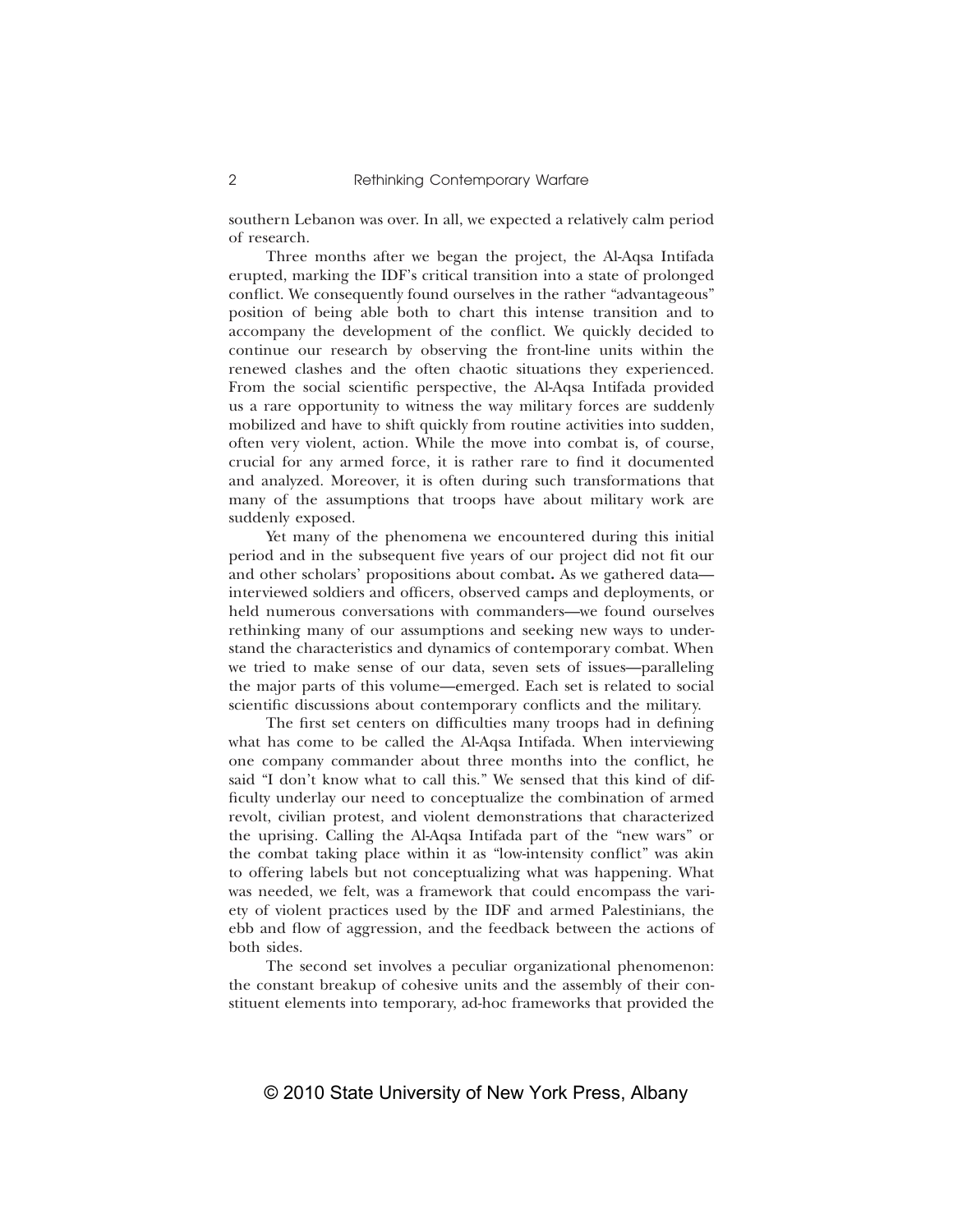IDF with flexibility and the ability to adapt to changing circumstances. In our interviews and conversations with commanders and soldiers, we often heard comments that did fit our presuppositions. These fractures and construction of new frameworks were invariably phrased in negative terms and seen as temporary states on the way back to the reconstruction of cohesive units. Yet we began to understand that the new structures that were set up—which we came to call "instant units"—were actually becoming the norm for military activity in the Al-Aqsa Intifada. Here again we found ourselves looking for a suitable analytical framework for explaining their organizational emergence.

The third array of issues concerns the constant local-level innovations made by IDF units in order to adapt to their changing circumstances. We understood that, in miniature form, these innovations were related to the creation of military knowledge or expertise. But we had problems in finding the right kind of theory that could help us tap into the processual, negotiated reality of military units in which soldiers often pushed the limitations placed on them in novel ways. Similarly, the violent clashes involving troops seemed to be organized, but this organization did not imply order, control, internal consistency, homogeneity, or continuity between fighting units. Necessitated here were theoretical interpretations that could account for the creation of local solutions to continuously changing military problems.

The fourth set of issues involves the ubiquitous checkpoints staffed by IDF troops. These sites, through which thousands and sometimes tens of thousands of people move every day, touched upon the everpresent but little theorized interactions between soldiers and civilians. Moreover, they are related to the pervasive presence of human rights groups, humanitarian movements, and representatives of the media in and around locations where military forces operate. As a basis for making sense of these diverse contacts, we found ourselves seeking a way to conceptualize the complex tensions, relations, and images of checkpoints as military sites. Concretely, we needed to analyze the ways in which the IDF controls the movement of Palestinians through them and the complex relations it has instituted with external entities.

The fifth group of issues entails combat in citified, urban environments characterized by intense friction between armed forces and insurgents, and the multifaceted relations with civilian noncombatants. With Israel's incursion into the main West Bank cities about a year and a half into the conflict, we found ourselves trying to grapple with the sociological meaning of urban combat rather than the more general state of urban war, because it is at this level that warfare actually takes place. In other words, we had to go beyond claims that military activities today take place in urban contexts to ask about how this very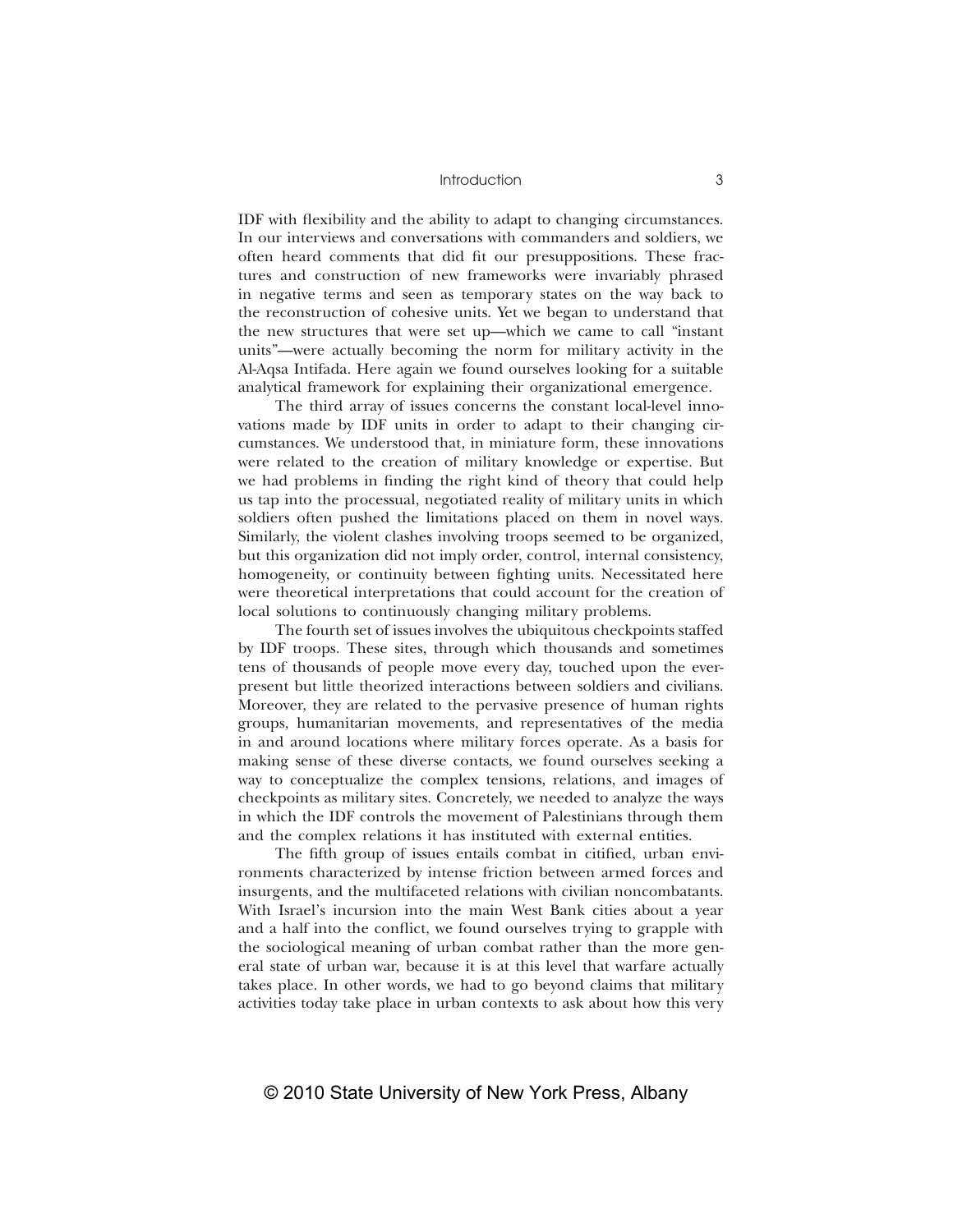context influences combat. We therefore came to distinguish between warfare *in* cities and city warfare—between studying units waging combat in cities without much concern for the urban context and investigating how the physical and social structures of cities impact and challenge military behavior.

The penultimate and sixth cluster comprises relations between gender, advanced military technology, and organizational status. The erection of the separation barrier in the West Bank and the activities of forces along it have been accompanied by significant integration of women into light infantry units or into roles using advanced technologies. These changes, we thought, could create an alternative social and organizational order within the military, either because operating technological means would signal the emergence of new types of soldiering or the proximity of women to combat would allow them to partake of the prestige of warriors. In effect, we found that we needed to explain how and why these forces reproduced the existing social hierarchies of conventional militaries.

The last and seventh set entails an intriguing combination of violent practices and restraining elements characterizing the Israeli armed forces. We found a strong emphasis on precision warfare, new rules of engagement, and use of heavy weaponry (tanks and helicopters, for example) alongside a host of limiting factors, such as the activities of the media and human rights movements, the propagation of an IDF code of ethics, and judicial involvement in tactical decisions. Here we sought to account for the puzzling development of restraining elements alongside new forms of organized violence. While the problem at the center of any armed military action is that of "savage restraint" (Ron 2000), a blend of violence and control, our challenge was to chart the ways this tension played itself out within the specific conditions of the conflict.

## "Future Warfare"?

At the beginning of our analysis, we turned to the literature on "future warfare," searching for adequate conceptualizations of what we witnessed and heard. The emphasis in much of this kind of scholarly and (especially) journalistic work has been on "safe, clean wars" (Smith 2000) that are technologically based, precise, distanced, and imagined as near-bloodless (Spiller 2000, 2) (examples are Dunnigan 1993; Friedman and Friedman 1997; Meilinger 2001). Gates (1998) caricatures this perspective on wars as "high tech affairs, dominated by lasers, robot weapons, computerized decision-making, neutron bombs, energy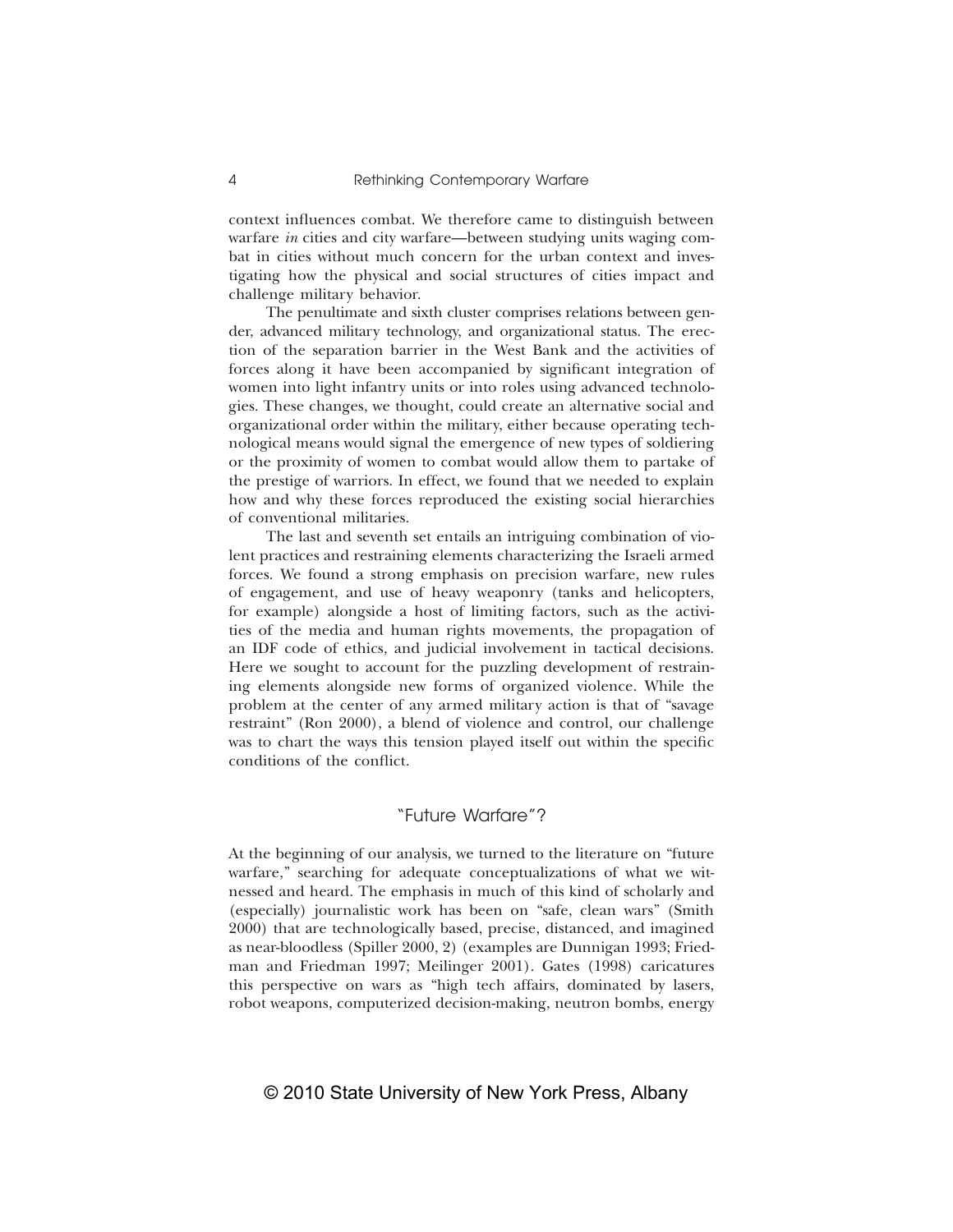beams, and fighting space stations." We found that many commentators are actually skeptical of the high-tech scenarios that dominated academic, journalistic, and professional debates at the end of the 1990s. Spiller (2000, 4) notes, for instance, that such missions as the intervention carried out in East Timor defied the "easy, technological solutions that are so blithely promoted in some quarters today." Crock (2000) quotes the director of strategic studies at a Washington, D.C., think tank who says in regard to the Al-Aqsa Intifada: "What is being waged now is a low-tech war in populated areas, where the combatants are hidden among civilians—and are often civilians themselves. It's a strategy that undermines advanced weaponry." And, as Van Riper and Scales (1997) point out, what if the recipient does, embarrassingly, ignore the distant attack with firepower, forcing the attacker to choose between escalation and impotence?

There is enormous difference between enduring distant attack, which however unpleasant must eventually end, and enduring the physical presence of a conquering army with all of its political and sociological implications.

Thus for all of the polemics—especially rife after the Gulf War of the early 1990s—some scholars have argued that contemporary conflicts actually comprise "messy" local wars in which ground forces continue to be of prime importance (Beckett 2001; Dandeker 1994, 1998b). Thus Burk (1998, 8) observes that "unconventional" struggles have actually been the predominant kind of conflict over the past fifty years, and Beckett (2001, 217) notes that, despite the advent of alleged means to wage "virtual" wars, the world is marked, if anything, by the proliferation of insurgencies. In fact, there is a growing consensus among scholars that in the "future" battlefield many of the classic features of warfare on the ground—leadership, group cohesion, the ability to withstand stress—will continue to be essential (Bolger 2000; Van Riper and Scales 1997). Indeed, the current American imbroglio in Iraq is but another attestation to the continued importance of ground forces.

It is this level—the actual warfare waged by ground forces—that constitutes the focus of our volume. To be sure, excellent journalistic portrayals of military forces in contemporary conflicts have been published over the past few years. As of yet, however, there have been almost no sustained social scientific studies exploring the actual experience of troops within one of the new "messy" conflicts (one exception is Winslow 1997). As Simons (1999) observes, while many scholarly works are being published about the causes and effects of contemporary conflicts, almost nothing is written about their mechanics. Against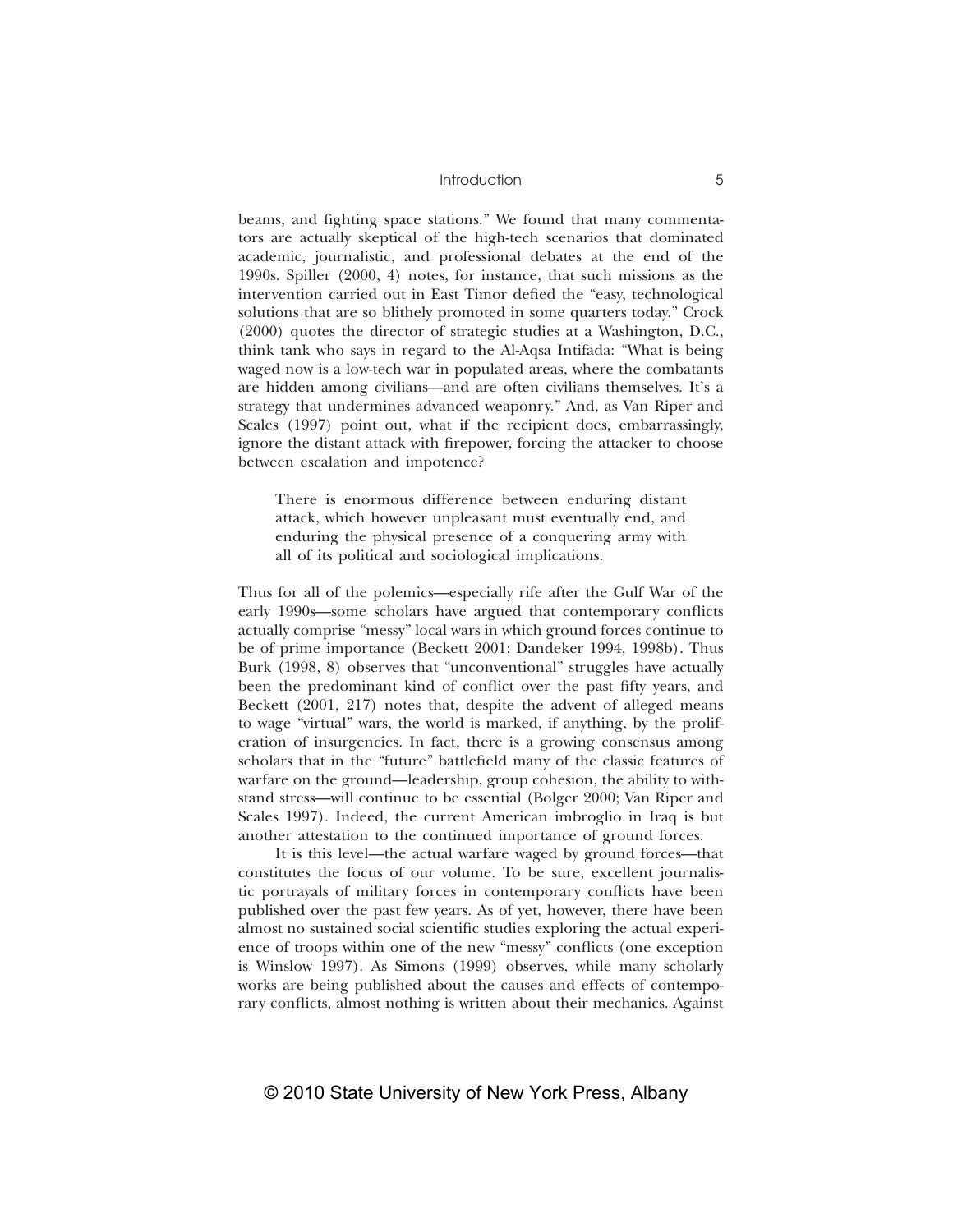this background, we turned to other kinds of scholarly literature seemingly relevant to our analysis: studies of irregular warfare, older and recent studies about the human side of warfare, and debates about the alleged emergence of "postmodern" militaries. We reasoned that these scholarly approaches could provide us with a set of analytical tools or frameworks with which to make sense of our data. Each body of literature, however, while suggestive in many respects, also proved rather limited for our purposes.

# "Regular" Warfare, "Regular" Questions?

There is a rather voluminous professional military literature about armed conflicts waged by the ground forces of the industrial democracies. Yet despite the existence of these writings, it is only very recently that military establishments around the world have set out to develop a comprehensive doctrine for combating irregulars (Gates 1998). Dunlap's (1997, 27) observations in regard to the United States are probably true of all of the industrial democracies:

Many in uniform will insist that they are not laboring under this myth. But when one examines the literature coming out of the U.S. defense establishment, it too often suggests that the United States foresees an adversary who thinks more or less as we do and organizes his forces and employs weapons accordingly. We seem to be preparing for an opponent who will fight us essentially symmetrically, much like Iraq tried to do [during the early 1990s].

In a similar vein, Cohen (1994) observes that low-intensity challenges to security have been accorded low priority on Israel's military agenda, and Beckett (2001, 234) notes that the IDF has not in the past regarded internal security as representing a significant a role as major conventional threats to its borders. Given the Al-Aqsa Intifada and the participation of many militaries in Afghanistan and Iraq, things are slowly changing. But in this respect, much recent work, to put this point by the Israeli example, is still either rooted within studies of military doctrine (Ya'ari and Assa 2005) or is journalistic (Harel and Isascharoff 2005). To reiterate, very little sustained and systematic social scientific research combining empirical data with theoretical formulations has been carried out about so-called irregular warfare. One reason for the dearth of such scholarly work derives, we think, from the kind of imagery of war and combat that many scholars still retain.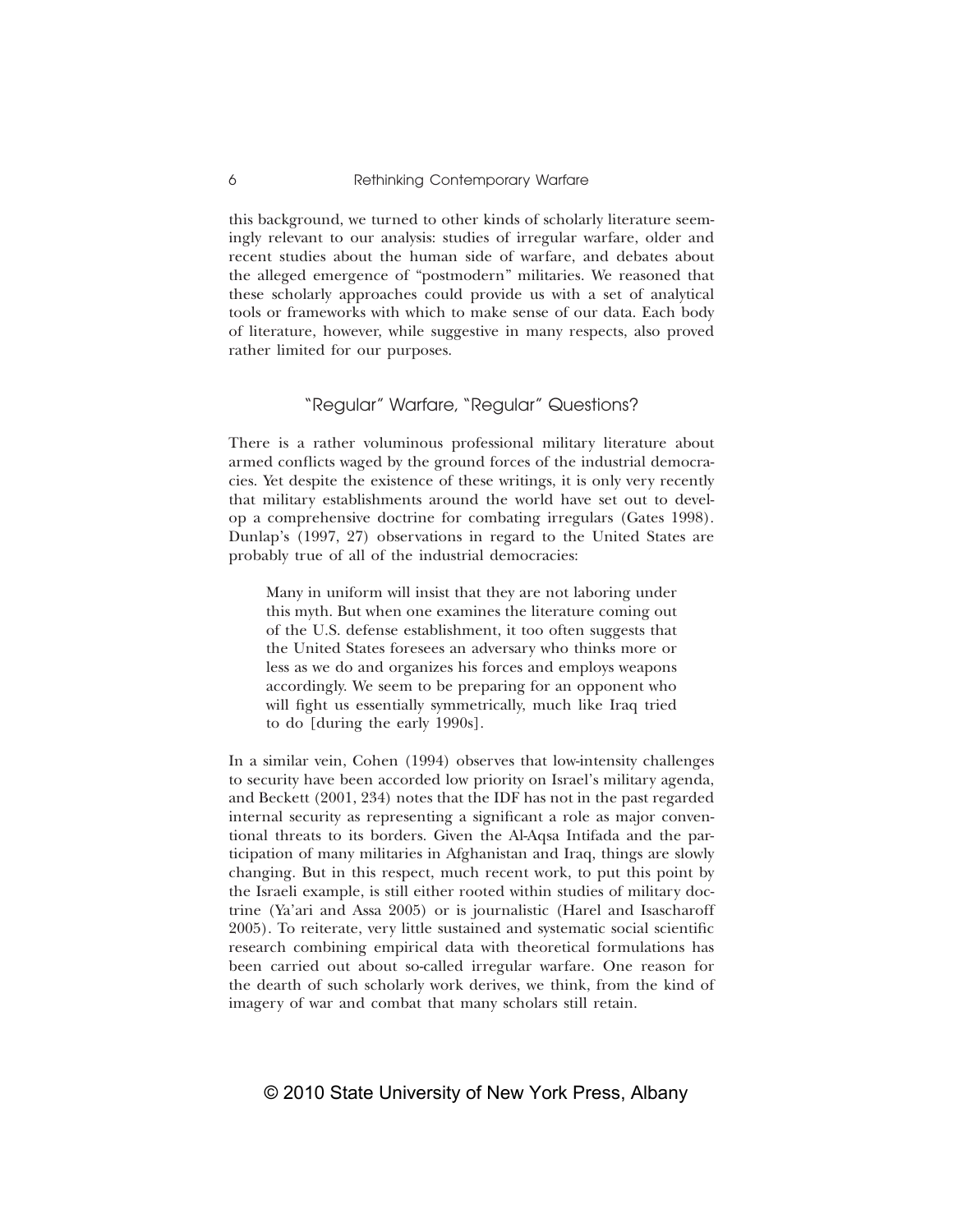What is the model that shapes the social scientific idea of war? In short, it is an image of a conventional interstate conflict between soldiers, fought in accordance with the codified laws of war (Munkler 2005, 12). Indeed, from our perspective, notice how the terms used by various commentators originate in an assumption that the diversity of contemporary conflicts is based on their similarity to, or difference from, conventional wars. Spiller (2000, 1), for instance, talks about "war and lesser forms of conflict," and Smith (2000, 65) speaks of "lesser operations" (presumably contrasted with "greater operations"). Fastbend (1997) mentions "war and military operations other than war," while Gates (1988) talks of "military operations short of war." Eliot Cohen (1987) talks about "small wars" as opposed (we would assume) to "big wars," while Stuart Cohen (1994) uses the term "subconventional," and Hehir (1996) talks about "unconventional" in opposition to "conventional" wars. Or, take the idea of "spectrum of conflict," based on the idea of its intensity (high, medium, or low), from which the term LIC (low-intensity conflict) is derived (Fastbend 1997; Gates 1998). In fact, the very term "irregular" warfare implies a normal, "regular" war—and assumptions about "regulars" and "irregulars" as fighting adversaries—offering a benchmark against which all other conflicts may be measured.

But the problem runs deeper than this kind of assumption. In the majority of recent social scientific works on combat—in sociology, psychology, social-psychology, social history, and political science—the focus continues to be on what may be termed "conventional' or "regular" war. Take the latest crop of excellent books about combat: Joanna Bourke's (1999) "An Intimate History of Killing," Dave Grossman's (1995) "On Killing," McManners's (1994) "The Scars of War," or, the book edited by Evans and Ryan (2000), on "The Human Face of Warfare: Killing, Fear and Chaos in Battle." All of these volumes focus on, and assume the continued importance of, the stipulated conventional war. Similarly, a number of recent ethnographies about combat or preparation for combat that have been written about Israel (Ben-Ari 1998) and other industrial democracies (Hawkins 2001; Simons 1997; Winslow 1997) take a similar tack. Whether concentrating on the organization and interpersonal dynamics of combat units or the experiences of individuals serving in them, such analyses tend to examine how such qualities are related to "conventional" combat, the armed struggle of (usually) two opposing forces belonging to regular armies of organized states. In this sense, we argue that corresponding to the relative (albeit changing) disregard of "irregular warfare" by military professionals has been an almost total absence of social scientific studies about the organizational and sociological aspects of such conflicts.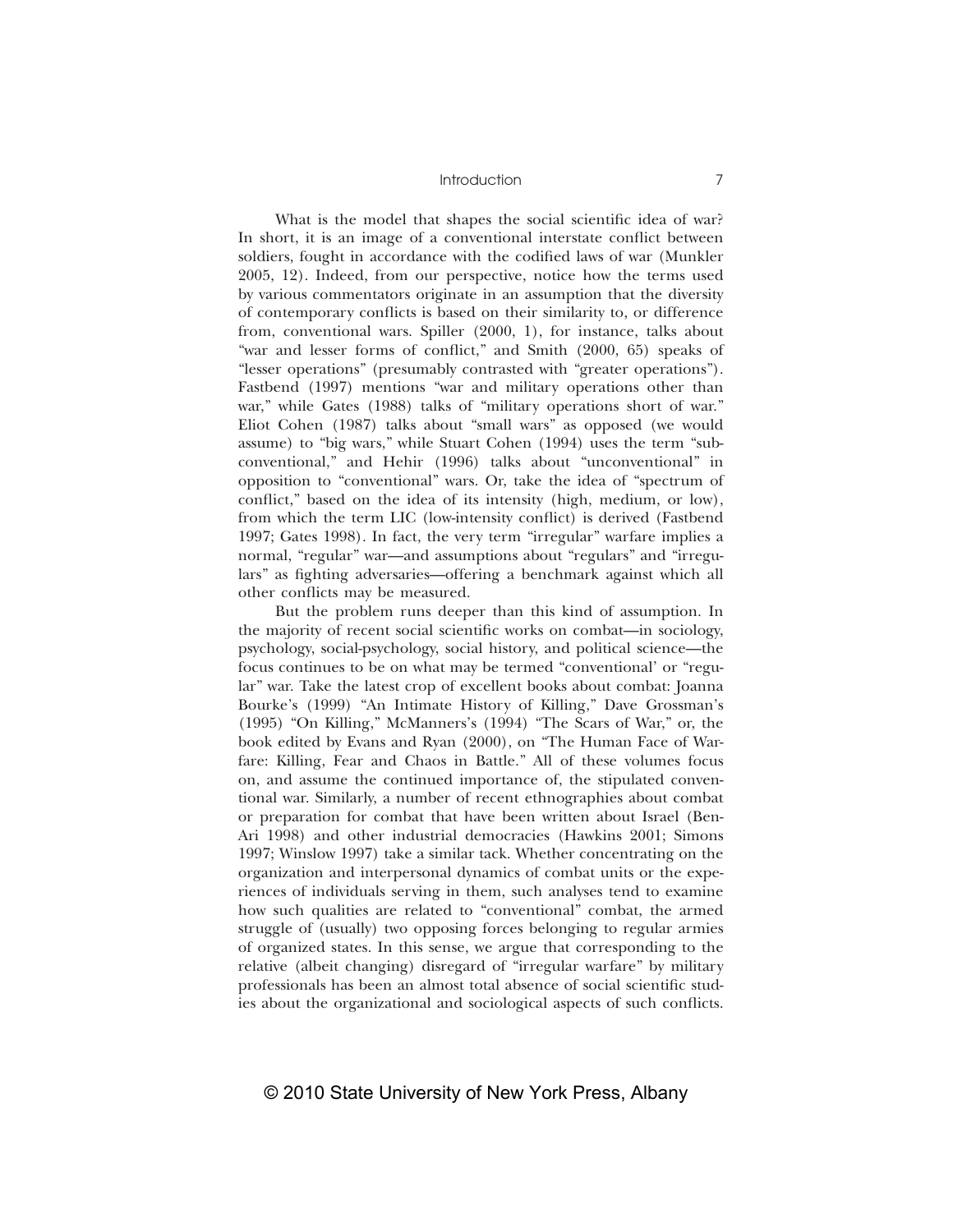It is as though social scientists have accepted the military's priorities in defining what is "worthy" of study. Many social scientists, in other words, have willy-nilly accepted the very worldview of the military organizations they study.

Long ago, Morris Janowitz (1971b) argued that the militaries of the industrial democracies have been moving toward a constabulary role, toward policing in various forms. This transformation—or, more correctly, an addition of new roles to conventional ones—has led to debates about the tensions between the ethos of warriors and the needs and practicalities of policemen. This dichotomy, however, does not quite get at the complexity of situations that involve peace enforcement (as opposed to peacekeeping) and in which armed forces are called upon to do more than policing. Conflicts in such places as Somalia, Sierra Leone, or large areas of former Yugoslavia are dispersed, blurred, and unpredictably fluid. They are dispersed in place and time in accordance with the principles of guerrilla warfare (Munkler 2005, 12). They are blurred because, as Battistelli, Ammendola, and Galantino (1999) state, many new arenas are characterized by unclear definitions of friend and foe, the existence of many enemies, and the saturation of the "battlefield" with a variety of innocents, unknowns, or neutrals. Arguably, while conventional wars tend to relatively clearly differentiate between the geographical and social positions of military forces and civilians, the new wars tend to confuse such categories. This confusion is related to the "vanishing front," because in present-day conflicts it has often become unclear where front and rear are, who the warriors on the "battlefield" are, and who the supporters are at "home" (Shamir and Ben-Ari 1999a, 1999b). Finally, many contemporary conflicts are fluid, in that within one arena different kinds of struggles may often combine or transform into each other, for example, peaceful demonstrations, violent protests, terror attacks, small-scale fighting, or open combat. In such conflicts fighting is not restricted to relatively isolated sectors but may flare up anywhere and anytime. Moreover, "the new wars have neither an identifiable beginning nor a clearly definable end" (Munkler 2005, 13).

Against this background we were led to questions that centered on just how the dispersal, blurredness, and fluidity of current wars are related to the actions of combat units and their internal social and organizational dynamics. In an effort to answer these questions we turned to the theories and concepts developed in the social sciences in regard to combat in conventional wars. Again, we thought that we could infer from the findings and contentions of this rich scholarly literature answers to the puzzles we had encountered in the Al-Aqsa Intifada.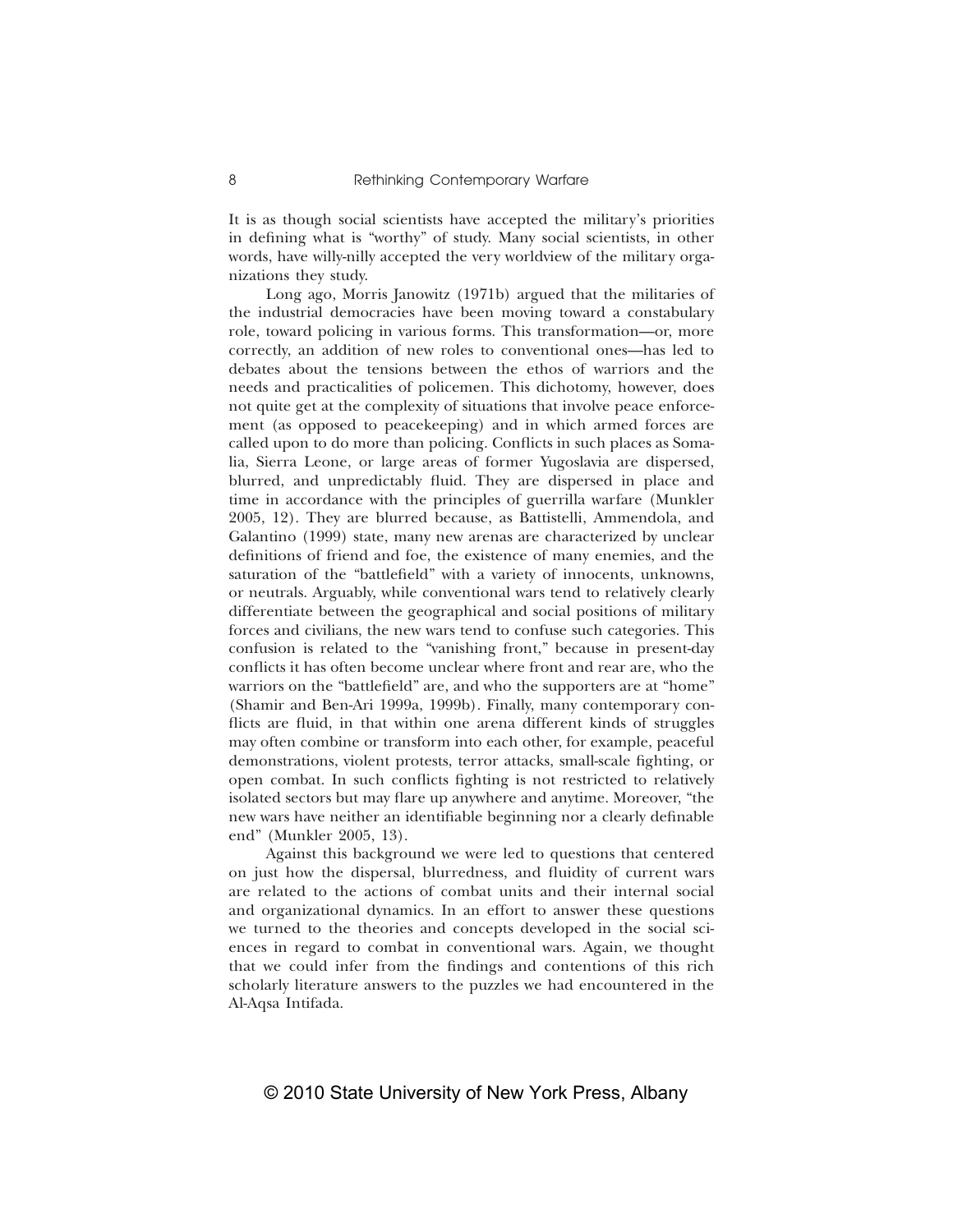## Seeking Answers: Conventional Military Sociology

In a wide-ranging article covering the core issues of military sociology, Siebold (2001) focuses on a variety of issues placed at the macrosociological level, such as military professionalism (Janowitz 1971b), the similarity between the civilian and military professions (Wood 1988**)**, or civilian control of the armed forces (Feaver and Gelpi 2005). Much more relevant for our case are what he calls the core issues related to the military institution and its fighting potential. He is worth quoting at length:

[T]he primary orientation of the military as an institution and as a set of organizations is to take the raw "materials" such as recruits, weapons, systems and doctrine and work with them to produce capable combat units (land, sea, and aerospace) ready to engage the enemy on the battlefield (or carry out alternate military missions). For example, the development of leaders and small unit cohesion and performance would be clearly within the scope of that orientation at the individual and small group levels of analysis. . . . Thus the center of military sociology in this area could be a theory that addresses how that orientation to produce combat units dominates the institution and organizations of the military. Military sociology must ask how that orientation permeates the visions used for planning . . . formal and informal values, structures, and processes. (Siebold 2001, 150)

Siebold's characterization of the sociology of the military as it developed over the past five or so decades is quite apt. To put it simply but not incorrectly, much of this sociological literature attempted to deal with the shortcomings of psychological and social-psychological research on attitudes and motivation because it failed to describe the underlying social system of military establishments (Janowitz 1971a, 16). Instead of the single concept of morale, sociologists (and, later, social psychologists) sought to build a theory of organizational and professional behavior that focused on such concepts as authority, communications, hierarchy, sanctions, status, social role, and socialization (Andreski 1956). At the time, this line of analysis, moreover, paralleled the study of other institutions, such as the factory, mental hospital, or school, as social systems. Take the following passage from a classic essay by Janowitz and Little (1974, 103):

[T]actical leaders must regulate the relations of their unit with higher authority. The commander is required by his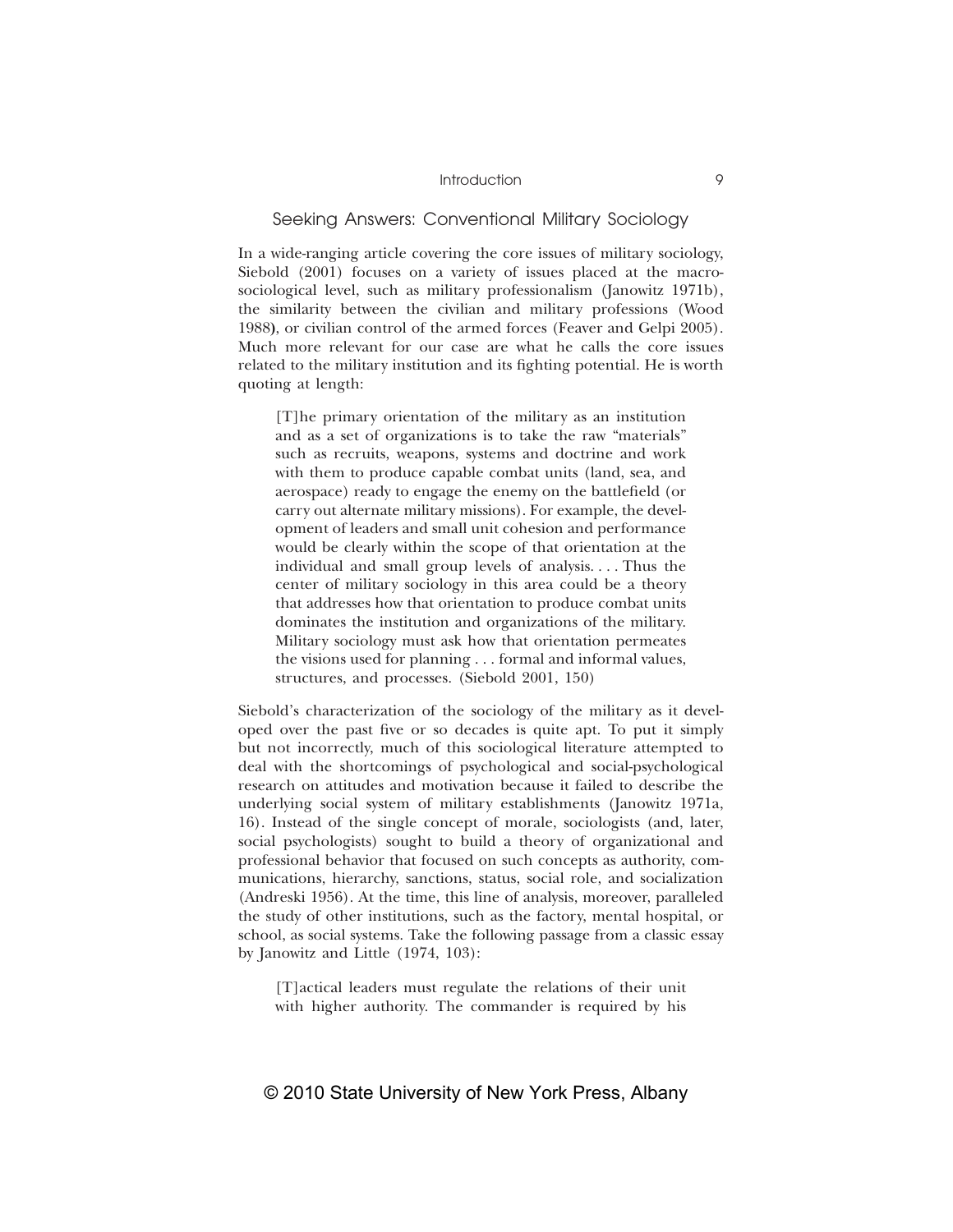men to defend them against arbitrary and unwarranted intrusion from above. Yet the officer in the tactical unit is also the final representative of coercive higher authority. For him to overidentify with his men would impair the system of authority.

This kind of analysis could easily have been used in regard to any institution or organization studied by social scientists during that period.

Perhaps the most developed set of concepts at the micro-level of combat units centers on cohesion and primary groups as collective responses to external threats (Shils and Janowitz 1948; Little 1964). Investigators have called attention time and again to the fact that the most "significant persons for the combat soldier are the men who fight by his side and share with him the ordeal of trying to survive" (George 1971, 294). Following Janowitz's lead, many analyses developed the idea of how even the smallest unit contains an "iron framework" of social control whether it be at the level of "buddies," squads, or platoons (George 1971, 296–8). Moskos (1975) took this line of research one step farther to show that primary group ties in the military do not necessarily rely on deep identifications and solidarity with group members but may be the outcome of instrumental and self-serving efforts to minimize personal risk.

While we develop these ideas in chapter 3, at this point suffice it to say that most research carried during the past five or so decades focused almost exclusively on professionally homogeneous, hierarchical groups: that is, on organic military units. No less importantly, underlying many analyses was a model or an ideal of the infantry (and to a much lesser extent, the armored corps) as the epitome of military organization. The assumption at the base of much of this literature seemed to be that the social structures and dynamics of combat units could help the military overcome what Clausewitz termed friction: things that look like they are easy become extremely difficult in warfare because of the magnitude and complexity of armies in conflict. At the individual level, friction entails "mortal danger, privation, physical exertion, fatigue, the uncertainty of vitally required information, random chance, and environmental drags like mud, fog, and the enemy's destruction of supplies" (Shay 2001, 4). It was for this reason that the psychological approach complementing the sociological literature was developed to illuminate the level of the individual soldier in combat. This approach centered on ideas of stressors and anti-stressors and the ways in which personal resources could be "freed" for soldierly activities. While many of these models tended to be dichotomist—more or less cohesion, greater or lesser stress, leading to better or worse cop-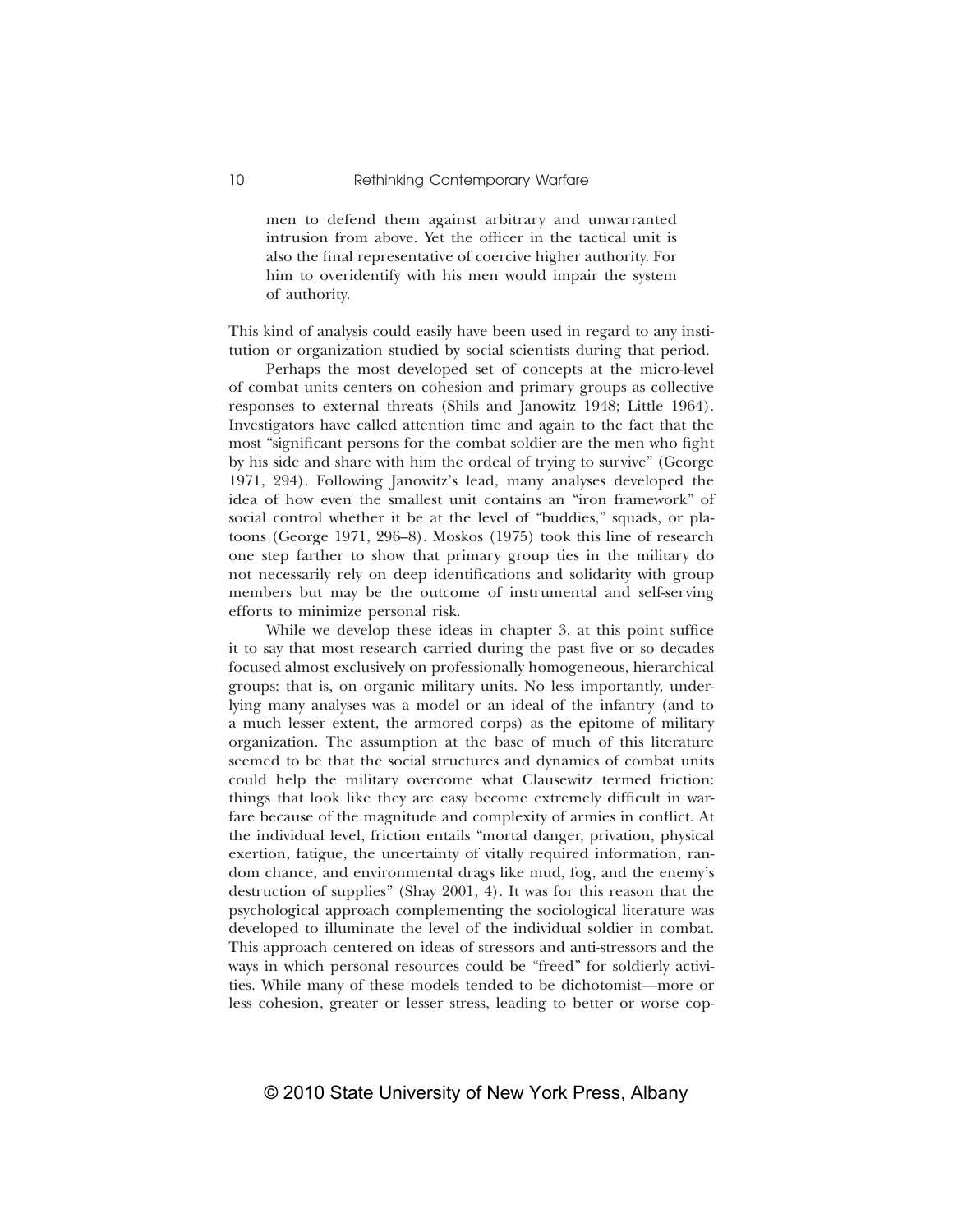ing—some such studies, as Shalit's (1988) significant but overlooked book, present a dynamic, integrated psychological model of combat based on feedback loops of appraisal, reaction, and motivation.

These individual psychological processes were then encased within social frames entailing group cohesion, status, or leadership. Yet in all these studies, the link is basically between a set of psychological and sociological variables, on the one hand, and military effectiveness, on the other (one example is Tziner and Vardi 1982). Along these lines, Lehrer and Amram (2001) contend that the psychology and sociology of combat comprise bodies of knowledge preoccupied with (and created against the background of) the basic difficulty of controlling military units in situations of extreme face-to-face conflict. Concerns with morale, cohesion, or leadership thus represent attempts to find factors allowing greater control and predictability in the battlefield. Our wider argument is that this extended family of sociological and psychological models has been generally tested and elaborated in rather specific circumstances: hierarchical, unified, and homogeneous infantry units engaged in (or preparing for) conventional combat. Only rarely have these models been systematically applied to other military sites, roles, and activities.

Let us go back to Shalit (1988), since his candor allows us to see the problems of applying conventional models to a conflict bearing some similarity to the Al-Aqsa Intifada. At the end of his book, Shalit tries to make sense of IDF soldiers' behavior in Lebanon during the 1980s after the initial period of intense combat had died down. In a section aptly entitled "New Concepts" he states (Shalit 1988, 180–82):

The new IDF norms were called "Levantinization." Values became more fluid and adaptable; reactions towards previously unacceptable behavior became less harsh and more forgiving. Soldiers who were in an NCO course were given the task of covering another platoon on patrol. Instead, they engaged in looting. . . . There were cases where soldiers who had been ordered to search houses wantonly destroyed property, just for revenge. The officer in charge described how, on a previous day's search, they had not thoroughly investigated a house because a woman was crying loudly, until an expert assured them that this meant there were arms hidden—and indeed, a big ammunition dump was discovered. "All the time, I thought about this woman," said a soldier. "She was like my mother; how could I behave like this towards her—and then I say the expert was right." Another soldier who was there said that after that they found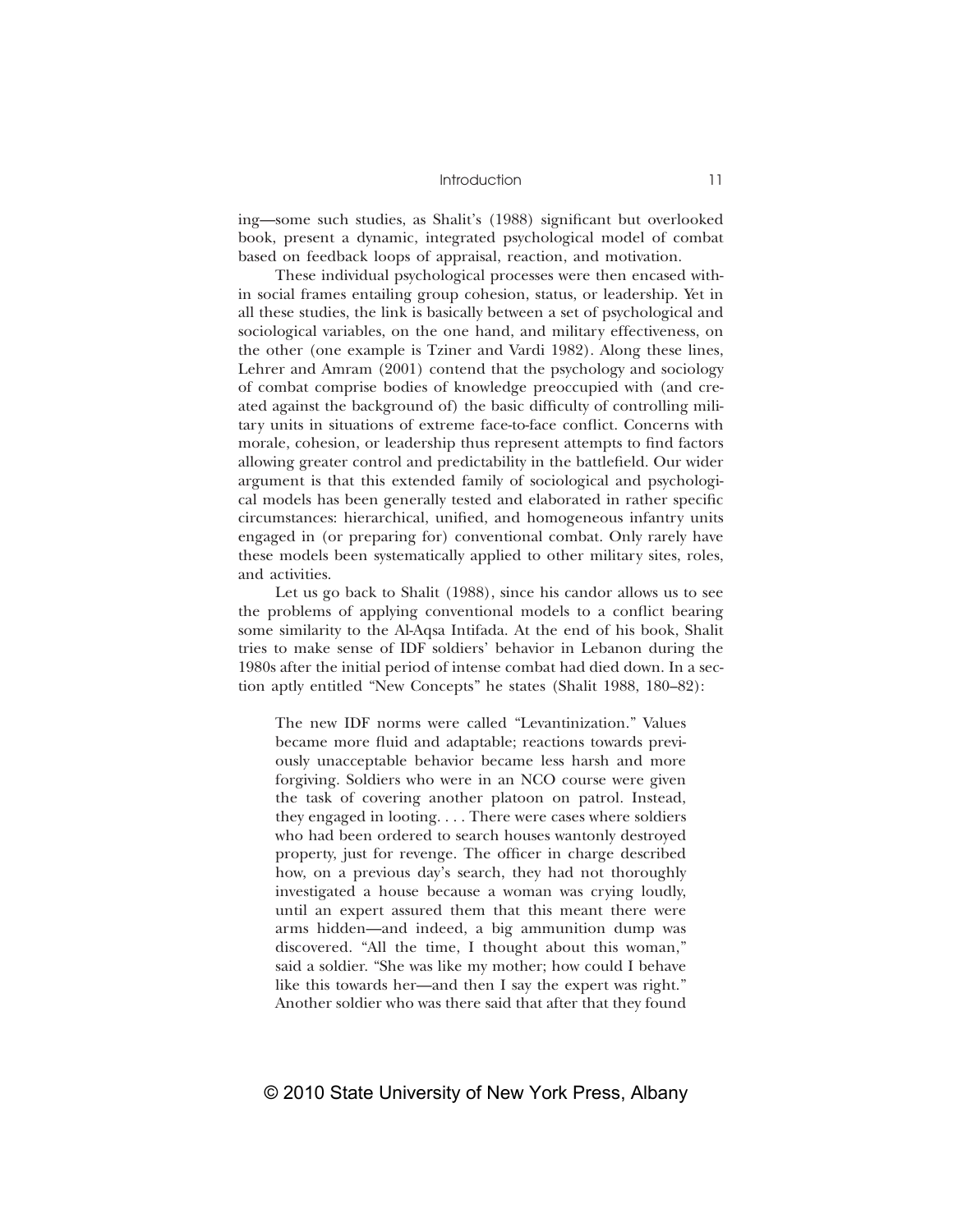a radio control for exploding mines hidden in a bed, they started shooting at all the furniture in the house.

In explaining these developments, Shalit (1988, 183) suggests that military failure to cope with unexpected forms of battle was related to the problematic situation in Lebanon:

- 1. The purpose of the war was not clear to many. The nature of the enemy and rules of war were very diffuse.
- 2. Moral issues prevented many from identifying with the war; and conflict with home-front perceptions further reduced the potential for commitment.
- 3. Loss of trust in the military skills and abilities to handle the new situation, loss of status of leaders, and the inability to protest all lead to decreased feelings of adequacy and control.

Given these conclusions, it appears that fundamental to Shalit's analysis is an ideal war that is consensual, clear in its goals, pits unmistakably defined enemies one against another, and utilizes military skills and abilities of the conventional kind. Yet it is precisely the difference between this ideal view of combat and the reality of the IDF's actions in Lebanon that needed conceptualizing. In his attempt to do so Shalit (1988, 184) reverts to generalities:

Any training must assure the adequacy of the perceptual process. Since the actual war scenario can only be predicted in a very diffuse way, training must be focused on the ability to perceive—how to structure, evaluate, and have confidence in one's ability to cope. . . . There is no point is preparing for the stressful emotions before one has structured the possible scenarios. There is no point in teaching skills and tactics before one has dealt with the emotional problems in their application.

These kinds of statements seem to beg rather than answer questions related to the social and organizational dynamics of contemporary conflicts.

While social scientific studies of combat have not been developed to explain these new circumstances, they do contain a number of important theoretical insights. According to Janowitz (1971a, 15), since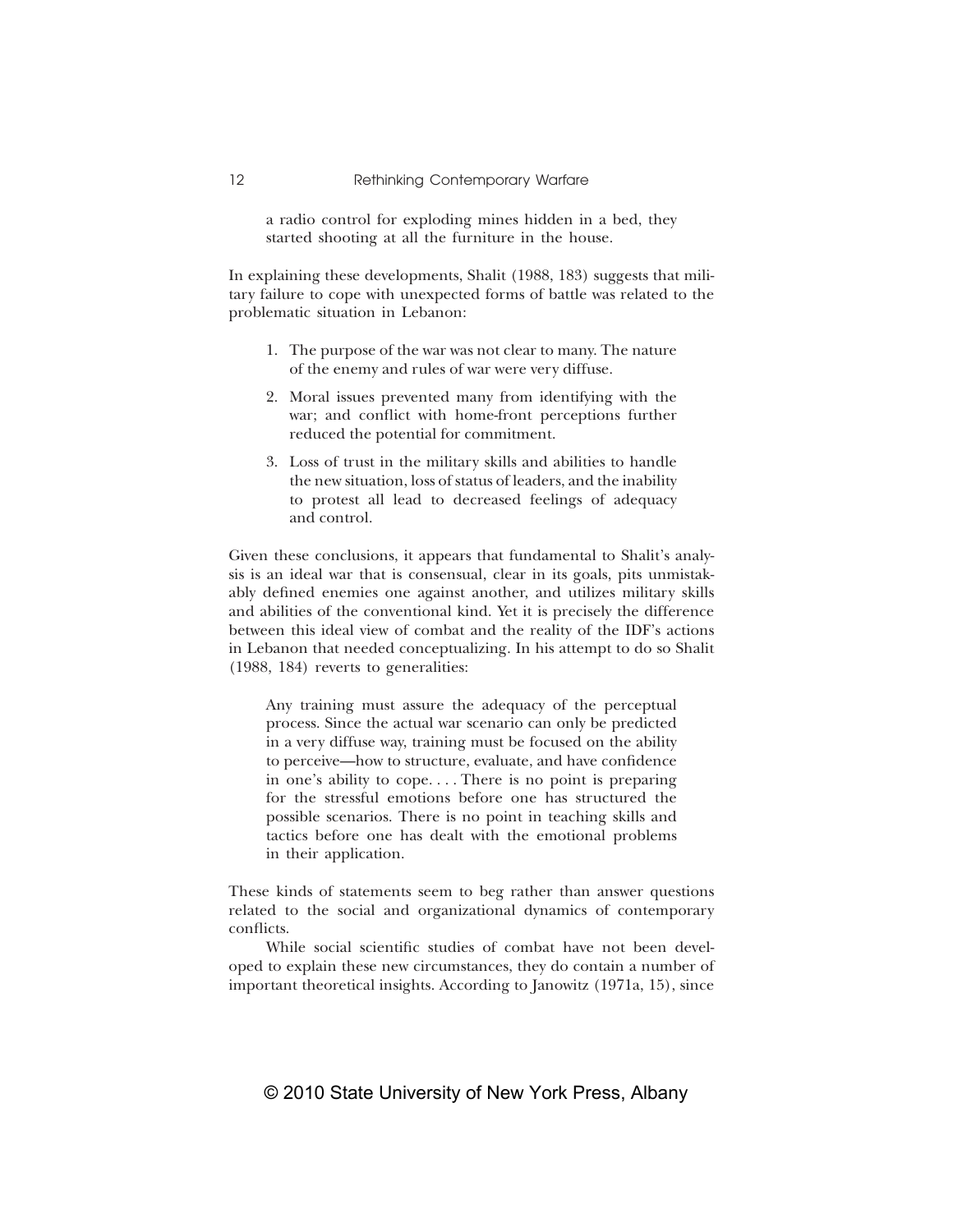the Second World War, limited wars have been less often a struggle between states and more often a violent contest within a nation by some group against an existing regime. These struggles "involve use of nonprofessional forces, and therefore, the study of military organization shades off into the analysis of various forms of armed revolts, police systems, paramilitary formations, and other agencies of internal warfare." Indeed, Janowitz (1971b) developed the often-cited notion of "constabulary force" (Janowitz 1971b) to characterize the move of the military in a policelike direction in which victory over an opponent is no longer its major role but rather one of creating stable conditions for social and political change. Today this additional role has become the norm and another social scientific debate—centering on contentions about the emergence of a fundamentally new kind of military—appears relevant to our analysis.

# Postmodern Warfare? Postmodern Military?

The most well-known formulation examining new human and organizational aspects of military forces was developed by Charles Moskos and James Burk in regard to what they term the "postmodern military." According to this perspective, the postmodern military is characterized by five major changes:

One is the increasing interpenetrability of civilian and military spheres, both structurally and culturally. The second is the diminution of differences within the armed services based on branch of service, rank and combat versus support roles. The third is the change in military purpose from fighting wars to missions that would not be considered military in the traditional sense. The fourth change is that the military forces are used more in international missions authorized (or at least legitimated) by entities beyond the nation state. The final change is the internationalization of military forces themselves. (Moskos et al. 2000, 2)

Focusing on one of these trends, Burk (1998, 11) notes that in the current threat environment, the major NATO powers have increasingly varied rather than fewer missions to perform. While retaining the mission of preparing for and sometimes fighting large-scale wars, they now have added responsibilities to conduct "operations other than war," including strategic and traditional peacekeeping, protection against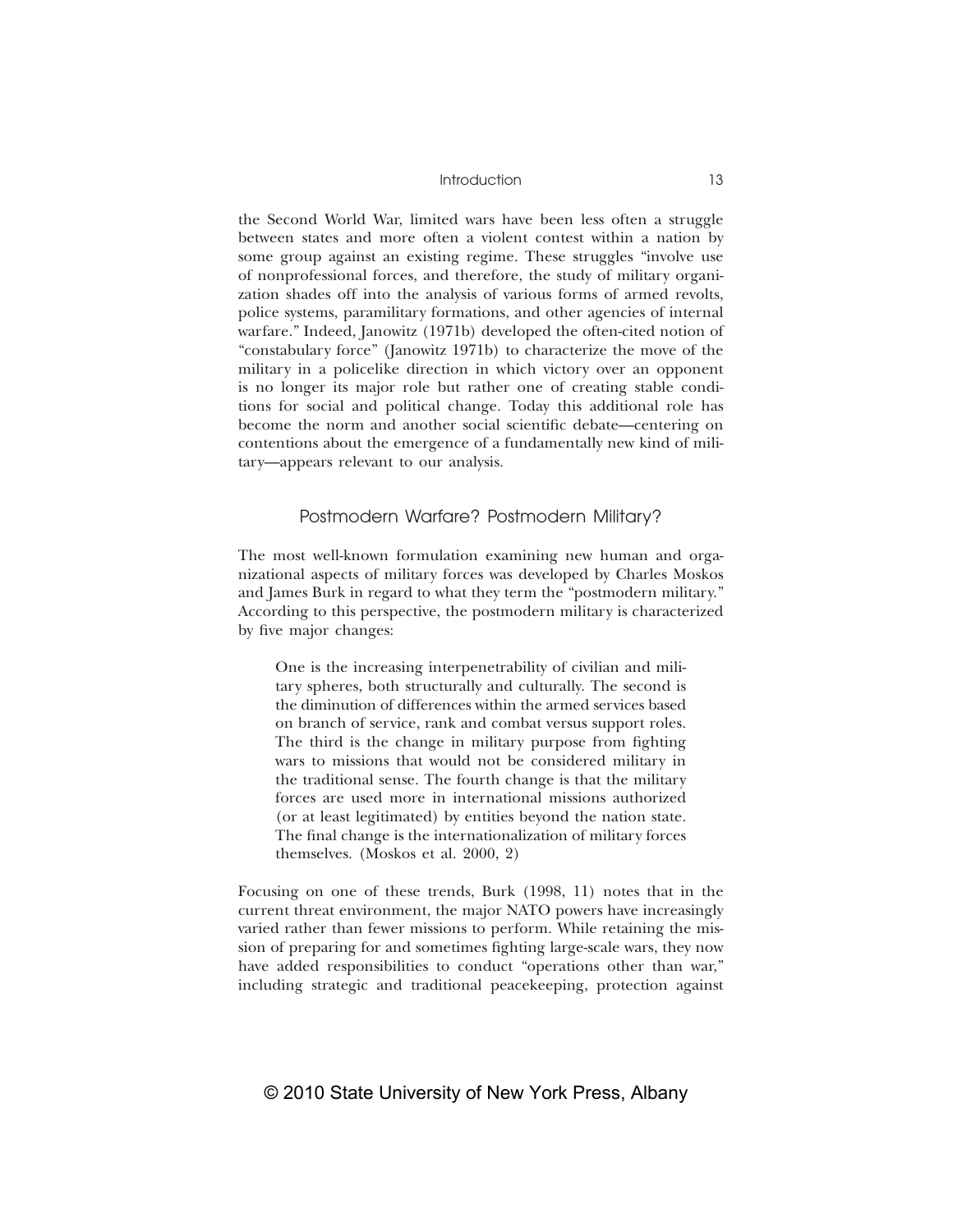terrorist threats, intelligence gathering to curtail the proliferation of weapons of mass destruction, control of immigration and refugee flows, and humanitarian and disaster relief.

Booth, Kestenbaum, and Segal (2001), however, caution that the application of the concept "postmodern" to contemporary military forces should not be made too hastily, because many of these trends are actually continuations of previous developments. What they suggest is that it is the environment of the militaries that has become "postmodern" (if that is the correct term)—in the interpenetration of realms (such as the civilian and military), in the declining salience of some lines of difference (such as rank and formal hierarchy), and in the growth of multinationalism (as in coalition forces). The reaction of the military to these trends has been very "modern"—a rational, calculated structural adaptation—within which it never lost sight of its origins as the rational embodiment of the state's claim to the monopoly over force within its territory (Booth et al. 2001, 330). Indeed, despite the move toward smaller, more flexible structures, the military still recruits, trains, deploys, promotes, and operates on a day-to-day basis with as much bureaucratic regularity as any organization one could possibly imagine (Booth et al. 2001, 330).

At the same time, Booth, Kestenbaum, and Segal (2001, 333) are aware that changes in security environments and the manner by which wars are now waged signal important developments. First, they agree that the armed forces' new environments are now "characterized by deterrence, culturally imposed military restraint, instantaneous media transmission, and adversaries with profound disparities in their military capabilities" (Booth et al. 2001, 333). Second, they follow Baudrillard (1995) in stressing the role of the media (and mediated images) in the manner by which warfare is pursued. Thus, for example, they propose that the "actual events that occurred in the Gulf during these months are largely opaque for everyone except those who experienced them directly" (Booth et al. 2001, 334). Yet is precisely this kind of direct experience that forms the focus of our analysis. In this respect, while much of the literature on postmodern militaries is placed at the macro-level of institutions and their environments, it offers a number of questions about the micro-level of combat units. Hence, we may following Booth, Kestenbaum, and Segal (2001)—ask how the military as a rational and hierarchical organization shifts from its hierarchy and rigidity toward a model that is more suited to the volatile, unpredictable, and fuzzy conditions of current conflicts. Similarly, what kinds of organizational control, regulation, or autonomy are developed in such situations? Calling contemporary modes of warfare the "new Western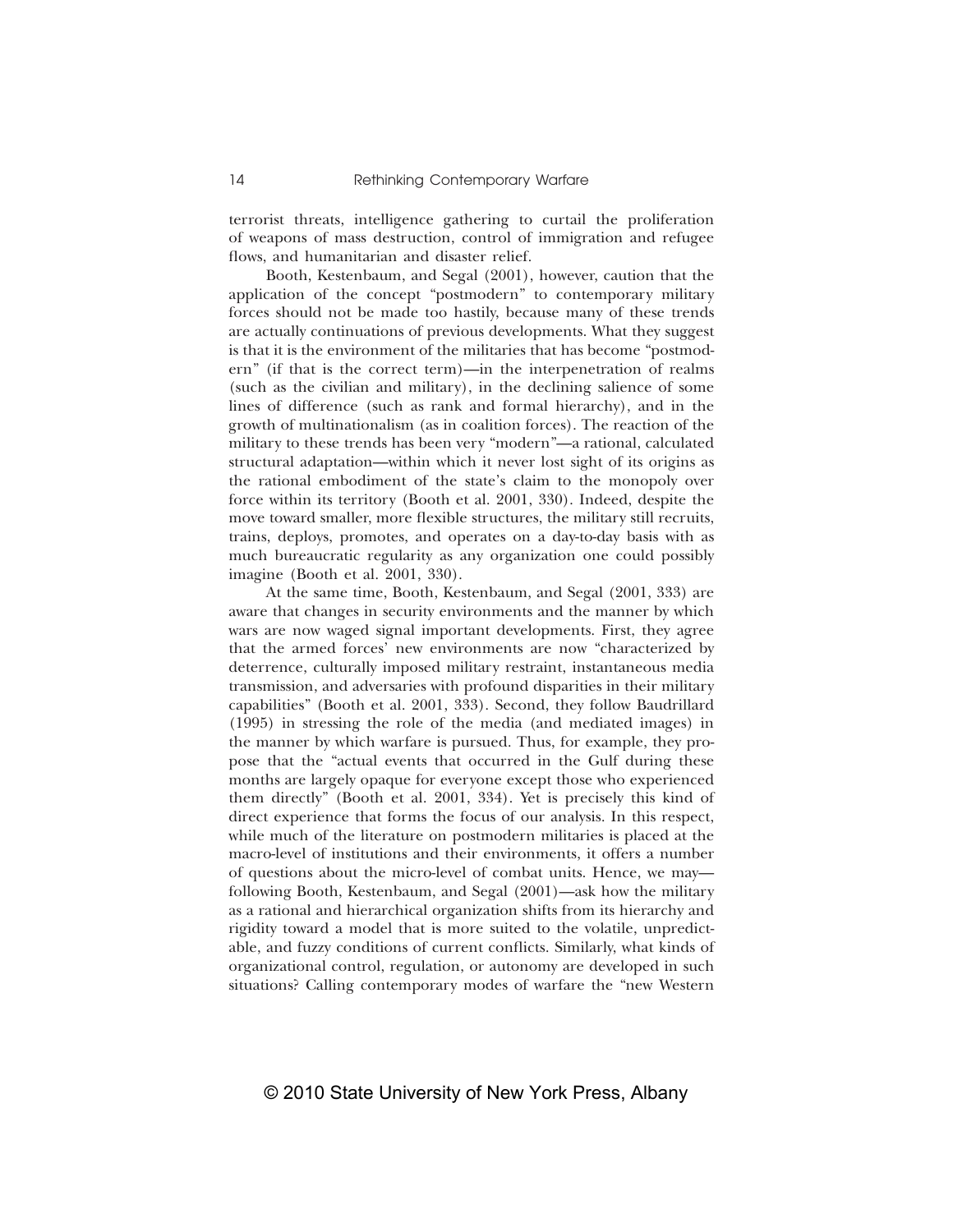way of war," Shaw (2005, 1) contends that they are characterized by risk transfer. Such wars center on

minimizing life-risks to the military—and hence all-important political and electoral risks to their masters—at the expense not only of "enemies" but also of those whom the West agrees are "innocent."

But how does this kind of warfare express itself at the level of combat waged by ground units? In one fascinating investigation, Haltiner (2000) offers a sophisticated analysis of the different logics of police and military work based on insights about current-day missions of many armed forces. But how do these orientations express themselves when soldiers are routinely tasked with policelike functions? Many contemporary missions seem to call, as Battistelli, Ammendola, and Galantino (1999, 4) insightfully suggest, "for troops who can tolerate ambiguity, take the initiative, and ask questions, even to the point of questioning authority." But, again, this conception begs questions about the sociological frameworks within which such soldiers will be deployed and operate (Gazit 2005). Munkler (2005, 24) suggests that

dramatic changes in weapons technology and the computerization of the battlefield are characteristic developments, but another characteristic is the return to archaic forms of violence practiced mostly with firearms but often only with knives or machetes.

And in his short preface to the volume edited by Evans and Ryan (2000), the chief of the Australian army notes that "although future warfare in the information age will be waged in a lethal battle space with advanced technology, combat itself will retain its essential and age-old human features." While these assertions contain some truth, we propose the need to theorize precisely the combination of "age-old" properties and characteristics of waging war in the information age the computerization of battlefields and archaic forms of violence.

In this volume we contend that the Al-Aqsa Intifada provides a good case through which to explore these kinds of questions, since this conflict encapsulates many features of contemporary confrontations, and because the field units of Israel's military provide examples of organizational, institutional, and personal developments within these "New Wars." This book is written as a series of essays that may be read independently of each other. Although we contextualize our work in